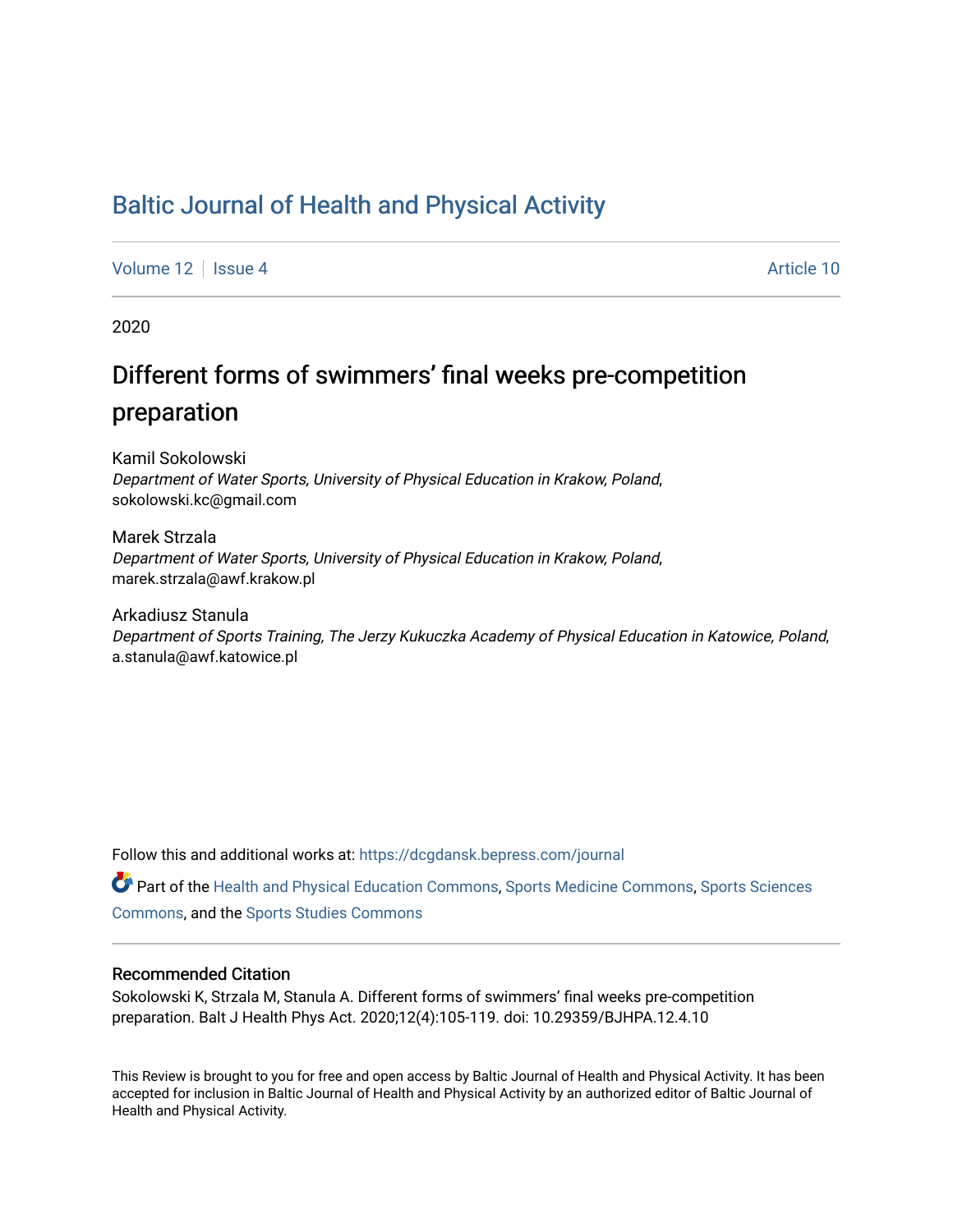#### **Baltic Journal of Health and Physical Activity 2020; 12 (4): 105-119** Journal of Gdansk University of Physical Education and Sport e-ISSN 2080-9999

# **Different forms of swimmers' final weeks of pre-competition preparation**

**Authors' Contribution:**

**A** Study Design **B** Data Collection

**C** Statistical Analysis

**D** Data Interpretation

**E** Manuscript Preparation

**F** Literature Search

**G** Funds Collection

**Kamil Sokołowski1 ABDEF, Marek Strzała<sup>1</sup> ADE, Arkadiusz Stanula<sup>2</sup> DE**

<sup>1</sup> Department of Water Sports, University of Physical Education in Krakow, Poland

2 Department of Sports Training,

The Jerzy Kukuczka Academy of Physical Education in Katowice, Poland

#### **abstract**

The pre-competition training phase is a period that precedes the main competition. Combined training phases of overload training (OT) and taper (TP) create the most popular pattern of final form preparation among the swimmers despite the methodology difficulties faced by coaches. In the IPC, the duration and training load were strictly set. The main purpose of training in the IPC is to cause a substantial supercompensation effect by the high volume and capacity of the training. However, high volume and intensity fluctuations typical of the IPC may cause performance regression due to overtraining and exhaustion. The main aim of the taper phase (TP) is to provide recovery and develop peak racing capability for a particular event. This process relies on gradual reduction of training overload (mainly volume) in order to achieve the peak racing ability, after the planned, already achieved high level of swimming performance and efficiency. The duration of the TP and the form of load reduction are crucial factors affecting improvements in the swimmer's competition times. The TP strategy was identified as the safest and the most beneficial one. This paper aims at providing characterization of training procedures used in IPC and TP, together with a presentation of the physiological mechanism exploited here and a possible performance improvement.

**Key words:** peak form preparation, taper phase, immediate preparation for competition, swimming performance, overreaching.

#### **article details**

|                               | Article statistics: Word count: 6,167; Tables: 1; Figures: 2; References: 76                                                                                                                                                                                                                                                                                                                                                                                                                                                                                                                                                                                                                                                                                                                                                                                  |  |
|-------------------------------|---------------------------------------------------------------------------------------------------------------------------------------------------------------------------------------------------------------------------------------------------------------------------------------------------------------------------------------------------------------------------------------------------------------------------------------------------------------------------------------------------------------------------------------------------------------------------------------------------------------------------------------------------------------------------------------------------------------------------------------------------------------------------------------------------------------------------------------------------------------|--|
|                               | Received: May 2020; Accepted: July 2020; Published: December 2020                                                                                                                                                                                                                                                                                                                                                                                                                                                                                                                                                                                                                                                                                                                                                                                             |  |
| <b>Full-text PDF:</b>         | http://www.balticsportscience.com                                                                                                                                                                                                                                                                                                                                                                                                                                                                                                                                                                                                                                                                                                                                                                                                                             |  |
| Copyright                     | © Gdansk University of Physical Education and Sport, Poland                                                                                                                                                                                                                                                                                                                                                                                                                                                                                                                                                                                                                                                                                                                                                                                                   |  |
| Indexation:                   | Celdes, Clarivate Analytics Emerging Sources Citation Index (ESCI), CNKI Scholar (China National Knowledge<br>Infrastructure), CNPIEC, De Gruyter - IBR (International Bibliography of Reviews of Scholarly Literature in<br>the Humanities and Social Sciences), De Gruyter - IBZ (International Bibliography of Periodical Literature<br>in the Humanities and Social Sciences), DOAJ, EBSCO - Central & Eastern European Academic Source, EBSCO<br>- SPORTDiscus, EBSCO Discovery Service, Google Scholar, Index Copernicus, J-Gate, Naviga (Softweco, Primo<br>Central (ExLibris), ProQuest - Family Health, ProQuest - Health & Medical Complete, ProQuest - Illustrata: Health<br>Sciences, ProQuest - Nursing & Allied Health Source, Summon (Serials Solutions/ProQuest, TDOne (TDNet), Ulrich's<br>Periodicals Directory/ulrichsweb, WorldCat (OCLC) |  |
| <b>Funding:</b>               | This research received no specific grant from any funding agency in the public, commercial, or not-for-profit sectors.                                                                                                                                                                                                                                                                                                                                                                                                                                                                                                                                                                                                                                                                                                                                        |  |
| <b>Conflict of interests:</b> | Authors have declared that no competing interest exists.                                                                                                                                                                                                                                                                                                                                                                                                                                                                                                                                                                                                                                                                                                                                                                                                      |  |
| Corresponding author:         | Kamil Sokolowski, Academy of Physical Education, Cracow, Poland; Department of Water Sports, al. Jana Pawła II 78,<br>31-571 Kraków, Poland; e-mail: sokolowski.kc@gmail.com ORCiD 0000-0002-0993-0170                                                                                                                                                                                                                                                                                                                                                                                                                                                                                                                                                                                                                                                        |  |
| <b>Open Access License:</b>   | This is an open access article distributed under the terms of the Creative Commons Attribution-Non-Commercial-No-<br>Derivatives 4.0 International (https://creativecommons.org/licenses/by-nc-nd/4.0/), which permits use, distribution<br>and reproduction in any medium, provided the original work is properly cited, the use is non-commercial and is<br>otherwise in compliance with the license.                                                                                                                                                                                                                                                                                                                                                                                                                                                       |  |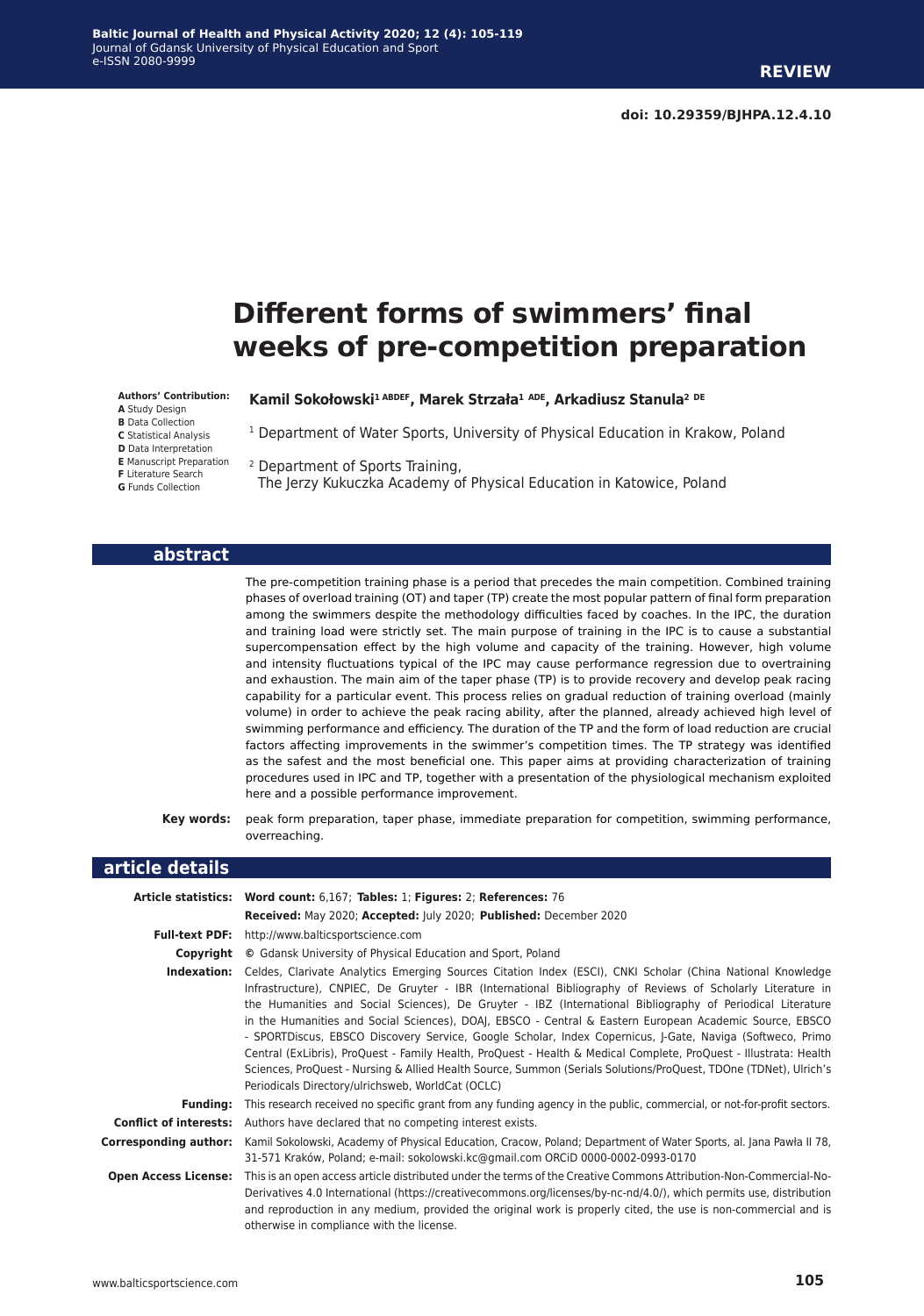## **introduction**

Training aims at increasing different athletes' skills, which contribute to the final performance [1, 2]. In the whole training process, the taper phase seems to be crucial in terms of peak form preparation [3]. This relatively short and rarely repeated training period is to bring out swimmers' skills and abilities which have been formed for many weeks during the overload training period. The peak form preparation process usually takes place twice a year.

During the immediate preparation for competition (IPC) as well as in the TP training, a well-known physiological mechanism of supercompensation is utilized [3]. The athlete's body response to training stimuli is delayed. Olbrecht [4] presented some prescriptive recommendations for the optimum rest duration after a specific type of training work. For example, intensive anaerobic work will require 40 to 60 hours' regeneration period, and after intensive aerobic work it should be 24 to 30 hours. Good understanding of the supercompensation process is crucial not only when it comes to peak form preparation, but also for the correct daily swim training execution [3, 5].

It could be difficult for an inexperienced swimming coach to choose the correct form of peak form preparation [3]. This is due to the fact that various training procedures are often named with seemingly synonymous terms. Only few studies have shown the dissimilarities between different forms of peak form preparation. There are some scientific discussions (Bosquet et al. [6], Maglischo [7], Mujika et al. [8], Mujika and Padilla [9], Olbrecht [4], Papoti et al. [3], Platonov [10, 11], Trappe et al. [12]) on the training procedure during the final weeks leading to the competition. However, those studies merely focus on the differences between immediate preparation for competition (IPC) and the taper phase (TP) that affect current and future swimmers' physical abilities.

The purpose of this literature review is to present and compare different forms of peak form preparation in swimming with a general explanation of physiological mechanisms involved in the method used here. Possible performance changes due to prevalent training procedures and risk of potential failure will also be taken into consideration in order to identify the most effective one. The comparison between IPC and TP includes time structure as well as the quantity and the type of training work. Possibilities of adapting IPC and TP to individual swimmers' abilities and distance specialization, as well as to various levels of recovery capability, have been also discussed.

We assume that: 1) IPC and TP strategies exploit different physiological mechanisms in order to reach a higher performance level, 2) as a relatively new method, TP will be a more effective way of peak form preparation than IPC, mainly because of greater individualization possibilities.

## **material and methods**

Literature search (from 1969 to 2018) was conducted using Google Scholar. The search words were: peak form, tapering, taper phase, swimming, main competition, performance, supercompensation. Resources of the University of Physical Education in Cracow library were also searched, with the main purpose to include rare books and articles in the conducted literature review. Books significantly related to the topic were included into review. In November 2019 a repeated search was conducted in order to include possibly missed articles which were published in 2019. It resulted in adding 3 new publications into the review. The inclusion criteria for the publication were: (i) appeared in a peerreviewed academic source, (ii) was directly related to the human competitive swimming, exercise physiology, methodology of sports training. Exclusion criteria: (i) publication not directly related to the topics mentioned in the review questions.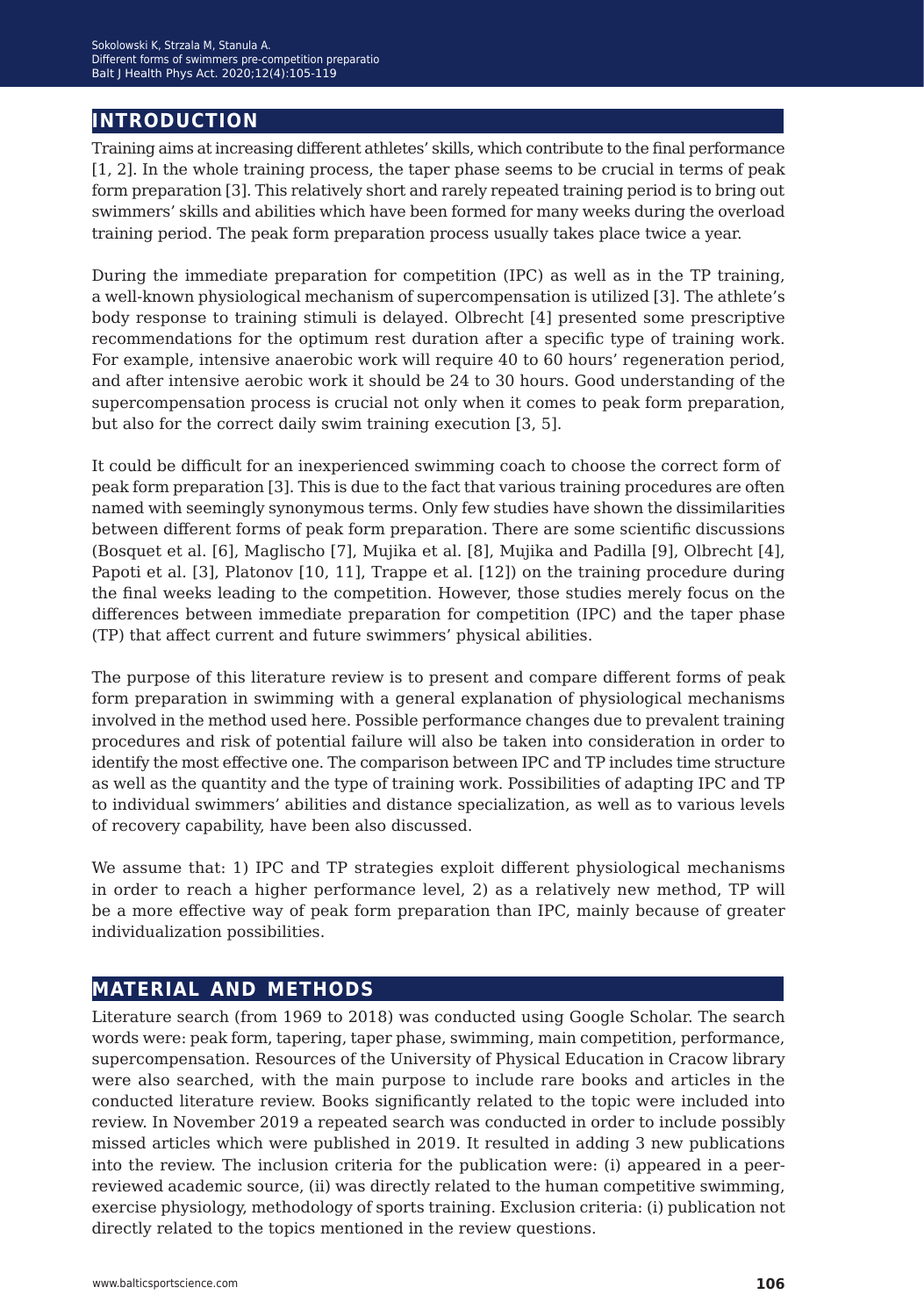## **results**

The initial search yielded 244 results. The title and abstract of each article were evaluated for relevance to the issues that were to be discussed. Preliminary selected papers and books were searched for the other appropriate bibliography items which could be included in the review. The final number of research papers and books directly related to the discussed issue and explaining the concepts of IPC and TP was 38. Other publications became mainly a basis for explaining physiological mechanisms of both training concepts.

#### **Immediate Preparation for Competition**

IPC is a training phase that is marked by the highest training volume and intensity levels, which interchange in a sudden way. According to Issurin [13], the main purpose of IPC (or Final Stage Preparation) is to reach the highest possible fitness level. Lewin [14] claims that in swimming IPC (Ger. *Unmittelbar Wettkampfvorbereitung*) consists in repetition of miniaturized annual cycles in terms of its structure and content. Perkowski [15] defines IPC as "shortened, modified copy of preparatory and competition phases, with consideration for climate conditions and specification of competition, whose goal is to reach a peak form". This process involves preliminary degradation of physiological abilities (overreaching) because of accumulated fatigue [16]. On the other hand, fatigue (overreaching) should also initiate the process of physiological supercompensation in the recovery period and should lead to substantial performance improvement [2, 5, 17, 18, 19, 20, 21]. Olbrecht [4] suggested that fatigue could cause some desirable disorders of: intercellular pH value, neuromuscular stimulation processes, concentration and activity of enzymes and hormones and glycogen concentration [6, 22, 23]. As a result, after a recovery period, when the training load is very low, swimmers' bodies will not only regain previous levels of homeostasis, but due to supercompensation, they may reach a higher level of, for example, anaerobic capacity or ability to utilize lactate acid [2, 24, 25, 26]. Urhausen and Kindermann [26] claim that overreaching should be avoided due to its unpredictable effects. Busso [27] pointed out that too much training with insufficient recovery between sessions could provide a level of performance lower than expected.

All the prevalent IPC forms, 6-week IPC, 8-week IPC (described by Platonov [10, 11], and 9-week IPC described by Siewierski [28]) consist of the same phases: accumulation (two to six weeks), transmutation (two to four weeks), realization (eight to fifteen days). It is important to point out that they are nearly identical to mesocycle blocks in Issurin's [29] Block Periodization Concept. Similarities also include the order and duration of both of them.

The crucial issue of the IPC that has been discussed in an early publication by Matveyev [30] is a necessity to imitate competition conditions, which allows for easier acclimatization to a particular climate and time characteristic of the main start [31]. Platonov [32] mentions that "numerous competitors begin IPC six to eight weeks before the competition and it includes two specific mesocycles." The first mesocycle is characterized by a very high training volume which is later replaced by very high training intensity, often enhanced by e.g. hypoxic training in the mountains. The second mesocycle has a low training volume and average training intensity together with a lot of recovery techniques (mental and biological restoration), and its purpose is to provide proper conditions for recovery in order to reach a higher performance level.

### **6-week IPC recommendations (Platonov [10])**

6-week IPC was used for the first time by the East Germany swimming national team during preparation for the Montreal Olympic Games in 1976. The Games turned out to be very successful for them and because of that the 6-week IPC became very popular.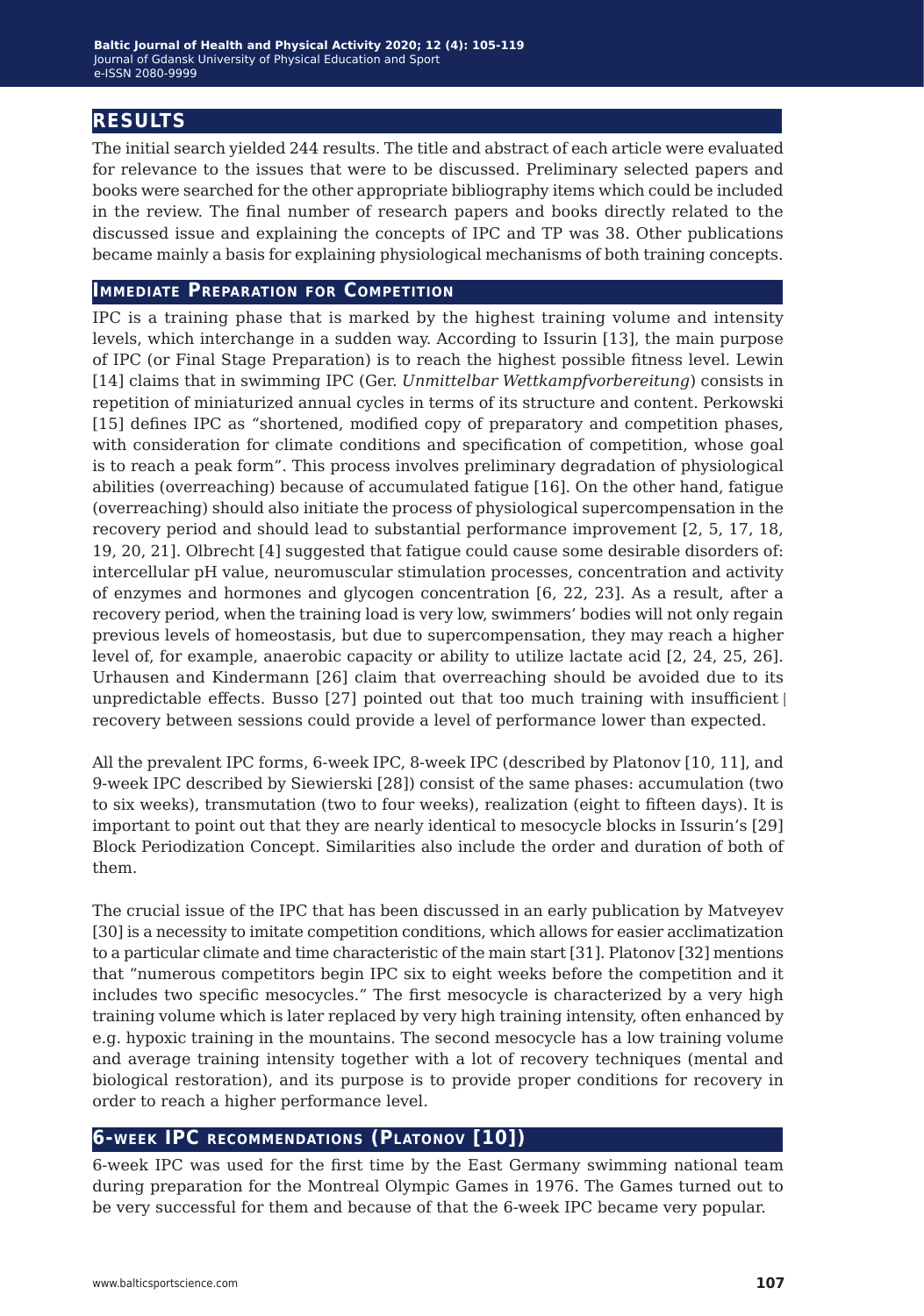6-week IPC begins with five to six days of active recovery. Then swimmers start a 3-week base training mesocycle, which is divided into two 10-day stages. The training process during this mesocycle usually takes place in mountains (around 2500 meters above the sea level). The first part of the mesocycle is very similar to the base training period from the beginning of the season. It is necessary to do a lot of aerobic and mixed training work together with strength training. Strength training is called "special", because it utilizes swimming trainers, which allow imitating in-water training, by retaining a proper movement technique. After the first 10-day stage, it is desirable for a swimmer to take part in control-competition that helps to evaluate the current level of swimmer's adaptation to high training loads. Since the main goal of this part it is to execute high-volume training with a high amount of strength work, it is believed that an extremely high volume of training is necessary to induce a proper swimmer's body response, particularly when it comes to training senior swimmers. One can achieve this by implementing a high volume of training in low oxygen partial pressure conditions as well. It is expected that after this type of training a swimmer will return to the initial level of aerobic-anaerobic and strength abilities, which have decreased due to specialized training before IPC. It is worth mentioning that Costill et al. [33] demonstrated that after 10 days of very intense training, swimmers reduced muscle glycogen levels and experienced difficulties with glycogen resynthesis. On the other hand, Kirwan et al. [34] reported that swimmers could double their training volume for up to 10 days without either improving performance or developing stress due to overtraining.

The second 10-day stage of the base training mesocycle is completely different from the first one in terms of the training content. The training volume is significantly reduced whereas training intensity increases. Training work is designed to enhance speed abilities and race-specific endurance, which could both be trained by swimming sets with intensity equal or higher than those to be achieved during the incoming competition. Furthermore, it is common to practice turns and block starts and transition to diving, swimming with the race speed between flags and the wall, maintaining high precision as far as swimming technique is concerned. After completing a 3-week base training mesocycle, the 2-week pre-competition mesocycle begins carried out at a lowland level. In order to enable the recovery and supercompensation process, after the highly fatiguing base mesocycle, the training volume is much decreased. During this mesocycle training is specialized, and the sole purpose of this training phase is to refine the technique, race tactics and the psychological attitude. Platonov [10] claims that training in this period is highly individualized but he did not elaborate on what he meant by that. Mental and biological regeneration is a commonly used means for a proper recovery at this stage.

### **8-week IPC recommendations (Platonov [10, 11])**

This form of IPC came into being in the early 1980s and it is constructed as follows. After five to six days of active recovery, there begins a 2-week base training mesocycle (in lowlands). In this period training is to develop aerobic capacity. In the dryland training an emphasis is put on developing strength and the range of motion of the joints which are involved in propulsive movements (general flexibility). Although it is necessary to implement a high training volume, it is increased gradually, because a swimmer has to adapt to high training loads which are planned for the next mesocycle. The next 3-week base training mesocycle takes place in mountains, about 2500 meters above the sea level. It is preceded by one day of rest and then there is a time for adaptation, the length of which depends on how hypoxemia affects individual swimmers, but it lasts no longer than six days. When a swimmer is adapted to hypoxic conditions, a training load increases, often to maximum values. The training process is extremely intense. It includes competitions on the eleventh and seventeenth days of this mesocycle with one day of rest after each of them. The last pre-competition mesocycle, which takes place at a lowland level, lasts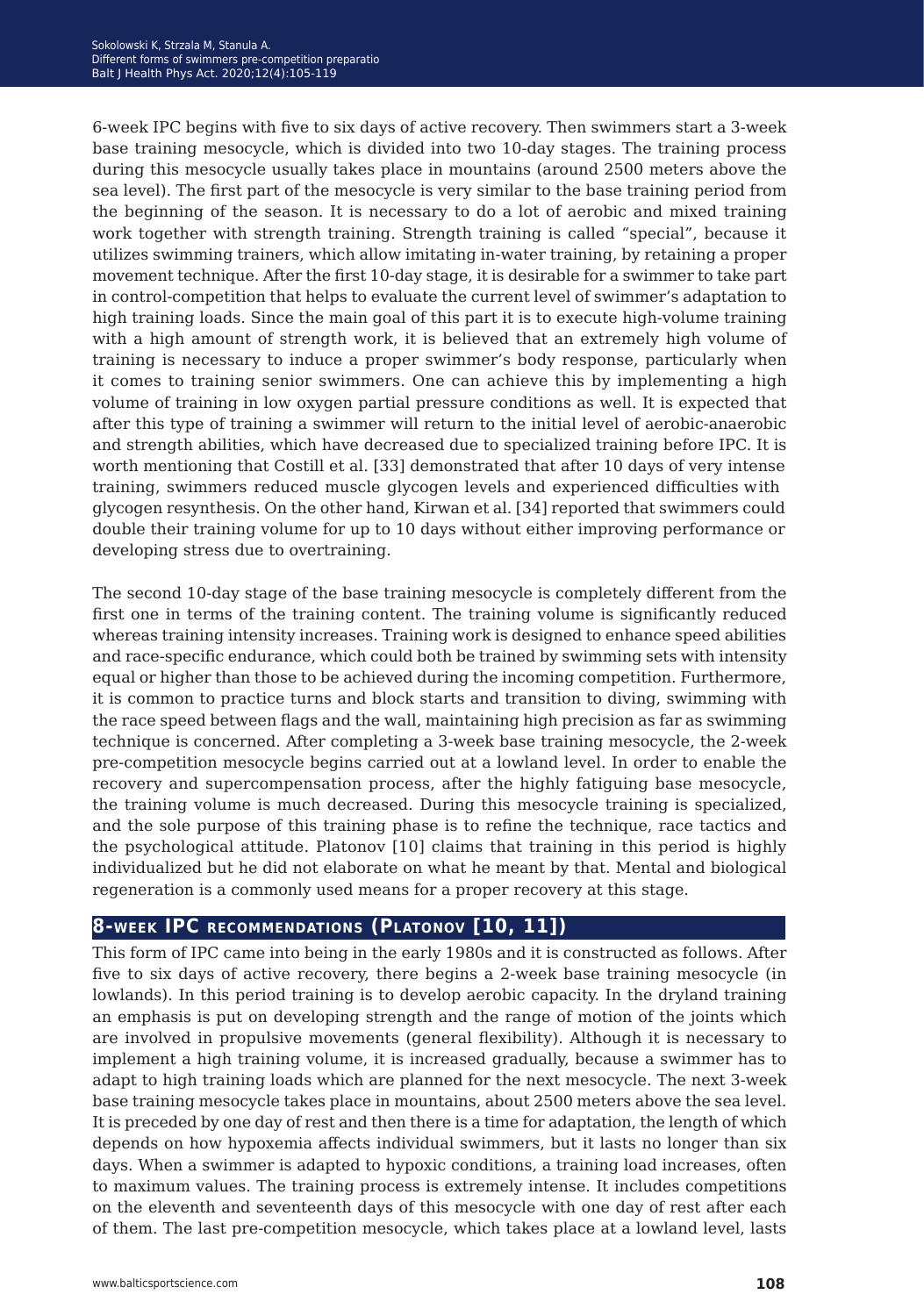three weeks and is divided into 3 microcycles. In the first microcycle, training volume and intensity distinctly decrease, which is connected with a simultaneous process of reacclimatization to lowland conditions. The second and third microcycles are intended to provide active recovery with the implementation of wellness. It is also a time to train speed by practicing diving block starts and diving, turns, relay starts and short sprints. Four to five days before competition, there are 1-2 training units with the maximum training load in order to stimulate the swimmer's body with the effort level similar to the race.

#### **Taper recommendations**

Tapering or the taper phase (TP) is a process of reducing the amount of training before the main competition, the span of which may differ [18]. Similarly to the IPC, the aim of the taper phase is to prepare a peak form for the days of competition [35]. Tapering is commonly utilized in various forms which are often quite similar [1, 6, 7, 8, 20, 36]. Training processes in IPC and TP (and overload training period which precedes TP) are not completely different but cannot be considered as the same procedure. Mujika and Padilla [37] defined TP as: "a progressive nonlinear reduction of the training load during a variable period of time, in an attempt to reduce the physiological and psychological stress of daily training and optimise sports performance." Similarly, Bompa and Haff [1] claim that reducing the fatigue level is the main factor which determines further higher performance abilities. The fatigue level could be decreased by adjusting three of the training factors: intensity, volume and frequency [38]. Bosquet et al. [6], Maglischo [7], and Mujika and Padilla [37] presented some recommendations for proper training during TP:

- a. Intensity of training should not be decreased significantly; the best solution is to maintain the level preceding TP [6, 35, 37, 39].
- b. Volume of training should be much decreased, even by 75%; it is mostly reduced to 40-60% of the training volume in the pre-taper period [6, 35, 37].
- c. It is recommended to reduce the amount of training units up to 20%, but not more; larger reductions could cause a loss of technical abilities [6, 35, 37].

Maglischo [7] recommends 2-3 weeks TP. Maglischo presented TP as a period of gradual training volume reduction with simultaneous changes in utilizing various training intensity zones. In TP, the amount of endurance (aerobic) intensities (EN1, EN2, EN3) gradually decreases together with an increase in REC training. Maglischo [7] identified three types of TP on the basis of the duration and the current period of the training plan. The first one is the major taper, which lasts 2-4 weeks and is implemented only before main competitions. The major taper takes place maximum twice a season as an element of complex preparation to the main competition. The second taper form, minor taper, is implemented when there is a need to reach the peak form for a short period of time during the preparatory training phase. Some specialists criticize using this TP form when there are only a few weeks left to major taper. Many consider this as reason for failure during the main competition, because there is a lack of training volume then during the base training period before the major taper. The advantage of using minor taper is temporary improvement in swimmer's motivation and a chance for him/her to recover. The last form of TP is retaper. It is used when two important competitions take place within 3-5 weeks. In this case, it is necessary to maintain the same performance level all the time. Such situations occur, for instance, when qualifying competition precedes the main competition. It is also important that the peak form stays only 7-10 days after major taper, and that is why retaper is so crucial. Anyway, it should be stressed that it is a solid preparatory phase with a high volume of training, and proper intensity should be our key concern [7]. Bosquet et al. [6] indicate that in terms of further performance improvement, a 2-week taper phase is the most beneficial.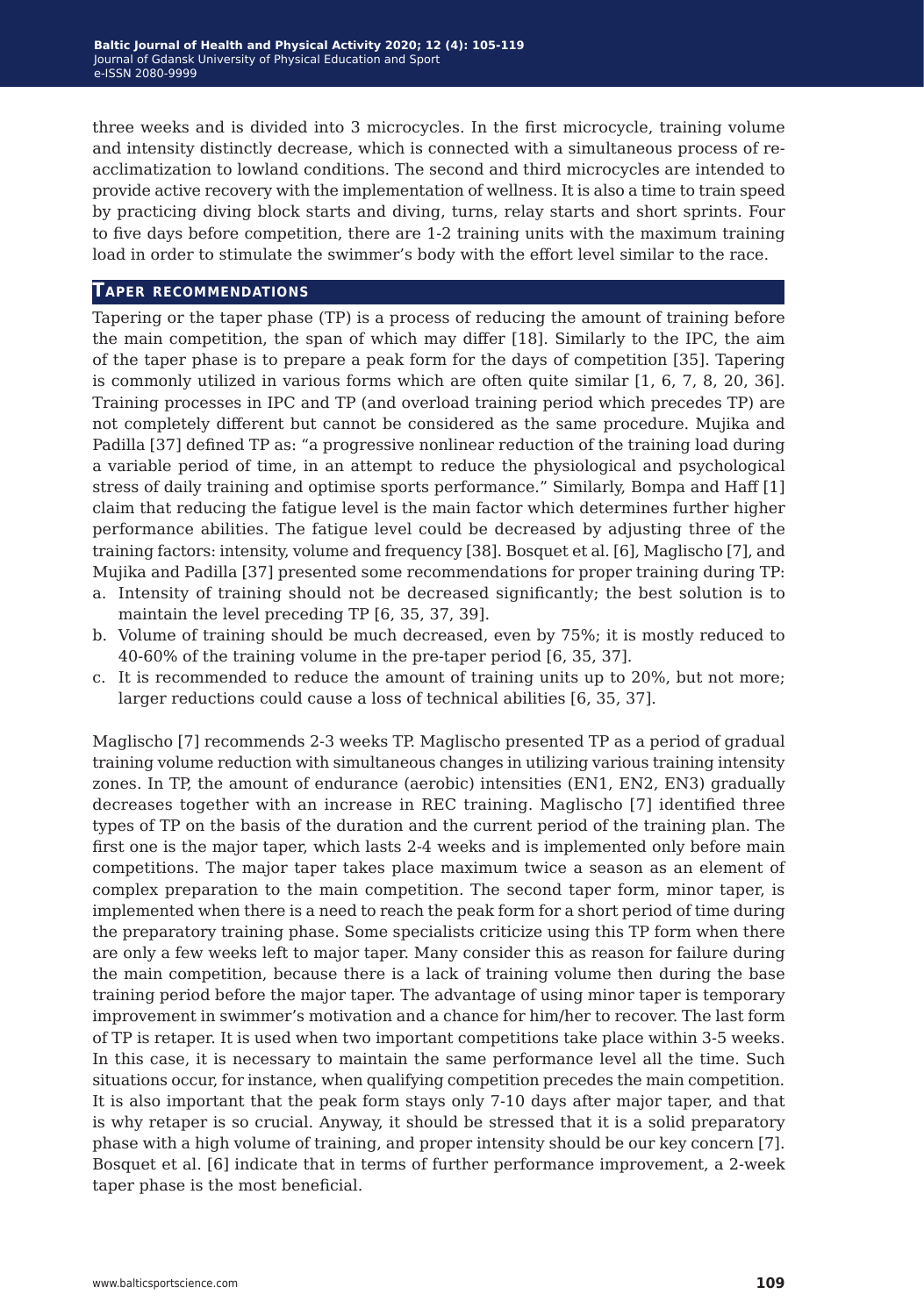Olbrecht [4] pointed out differences in the duration of TP which depend on swimmer's distance specialization. He also suggested the most beneficial proportions between the duration of the base training period and TP. Distance swimmers, after quite a long base training period (from four to fourteen weeks), should go through short TP (from four to fourteen days), while sprinters will benefit the most from a short base training period (from one to five weeks) and comparatively long TP (from two to four weeks). Maglischo [7] divided swimmers into two groups: sprint swimmers (from nineteen seconds to two minutes of effort), distance swimmers (from four to twenty minutes of effort). For each of these groups, he identified training parameters for TP. For more details, authors recommend Swimming Fastest [7] by Ernest Maglischo.

Distance swimmers should maintain high training volume, and the duration of taper has to be shorter than in the case of sprinters. It is because a distance swimmer has to preserve a high aerobic capacity level, which could decrease after only a few days of rest (or through elimination of training intensities: EN1, EN2, EN3) [4, 40]. It is not necessary for a distance swimmer to have a long rest period to recover. During this time, reduced training can elevate carbohydrate utilization [39] and maximize muscle glycogen storage [41, 42]. On the other hand, sprinters need to go through longer TP with higher reduction of training volume, which helps them to increase an ability to generate power from anaerobic energy sources. Trinity et al. [43] claim that neurological adaptations which contribute to an increase in mechanical power may require a longer period (14–21 days). Sprinters' fatigue level tends to be higher and recovery duration longer as a result of greater anaerobic work [4, 7]. Contrary to previous authors, Trinity et al. [43] claim that a different response to taper (early, late adaptation) did not appear to be dependent on distance specialization. It is more due to a multitude of factors (inter alia): genetics, nutrition, the initial level of training, experience.

Bosquet et al. [6] used a meta-analysis to assess the effects of various alternations of taper components on performance emphasizing the importance of the volume of training work and the duration of taper. They indicate that these two parameters are correlated with further performance level. They also pointed out the training load should not be reduced by way of decreasing training intensity and frequency, because it does not result in significant improvement in performance or even causes its decrease [33]. It also worth mentioning that maintaining a training intensity level was determined by Mujika et al. [37] as one of the crucial parameters affecting the level.

According to the results presented by Bosquet et al. [6], optimum gains are obtained with a taper which lasts from eight to fourteen days. In this case there is a balance between positive effects of the training load reduction and the negative ones related with a long period of substantial training work reduction. Bosquet et al. [6] claim that it is ineffective to go through tapering intervention longer than four weeks, because it may lead to performance decrease. Analysis made by these authors showed that the biggest performance improvement is provided by a taper phase lasting 2 weeks.

Mujika and Padilla [37] identified a few types of tapering. They differ in terms of the methods of training load reduction. They presented a classification of tapering methods containing two main groups (divided into sub-groups): 1) progressive taper patterns 2) non-progressive taper patterns. Progressive taper patterns are marked by a gradual, progressive manner of reduction. In non-progressive taper, which could be named steptaper as well, the training load decreases suddenly to the pre-set level (Figure 1).

In progressive taper, training load reduction can be made either in a linear or exponential way. In this group, Mujika and Padilla [9] defined: linear taper, exponential taper – slow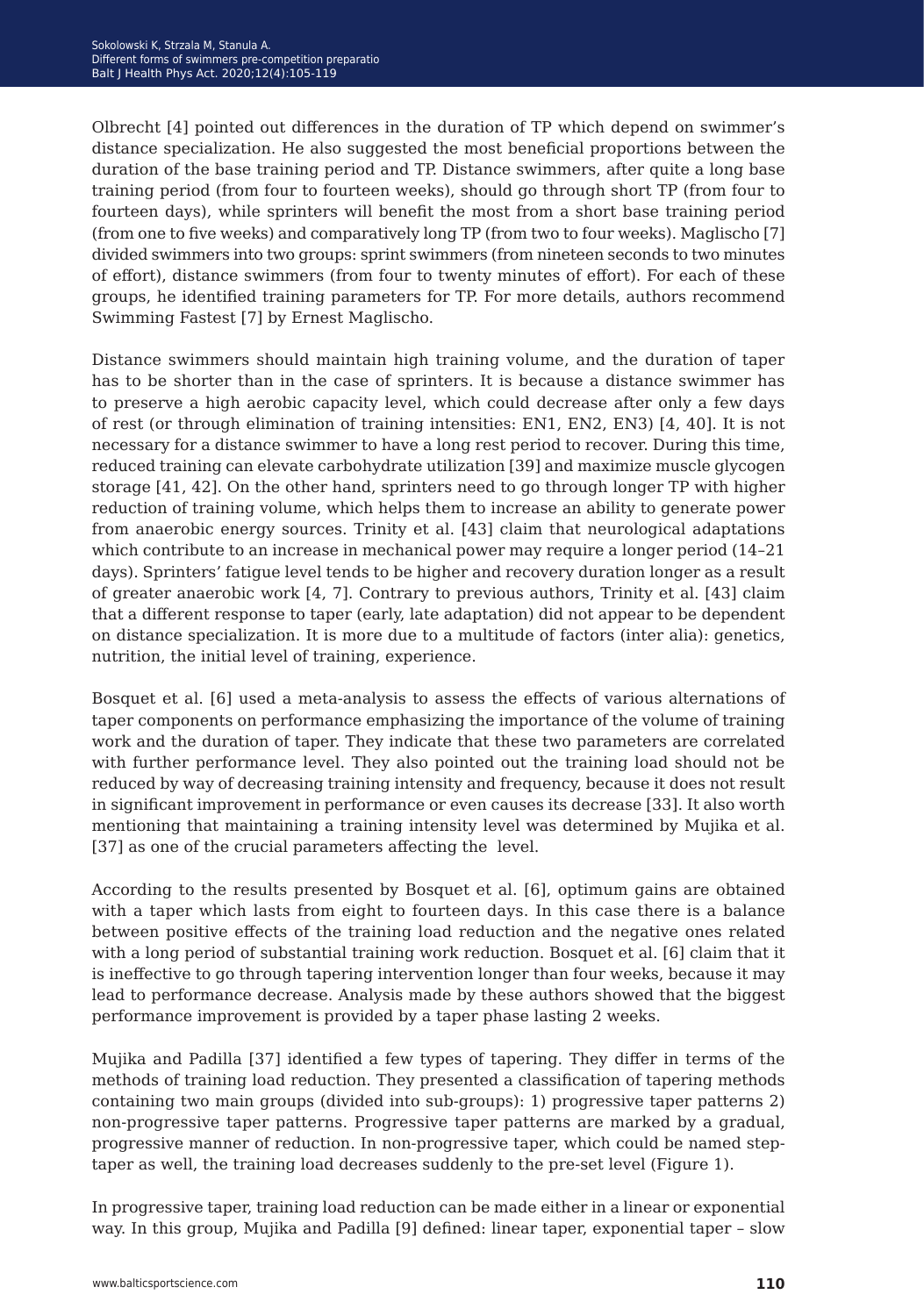decay, exponential taper – fast decay (Fig. 1). Mujika and Padilla [9, 44] and Banister et al. [45] also concluded that exponential taper (and especially exponential taper – fast decay) was a better strategy providing performance improvement than a step-taper and exponential-taper – slow decay protocols. Exponential taper – slow decay has been reported to result in the largest improvements in endurance performance [45].



Fig. 1. Visual representation of the different taper patterns (adapted from: [9])

When comparing structures of IPC and TP, it is worth mentioning that in most cases in the TP strategy (contrary to 6-week IPC and 8-week IPC) altitude training is not commonly used. Different training procedures and inconclusive effects of peak form preparation training in altitude conditions might be the main reasons why this is still considered a non-standard, experimental method [46].

Klusewicz and Malczewska [47] also discussed the issue of evaluation difficulties when it comes to swimmers' altitude training: "evaluation of the effects of the altitude training is difficult due to individualized physiological reactions of athletes." It is not the only factor hindering evaluation of training work done under low oxygen partial pressure  $(P, Q<sub>2</sub>)$ conditions and further training effects. Wolski et al. [48] mentioned a few factors which affect great variability of the altitude training effects. They are: height above sea level (ipso facto the hypoxia value), time spent in mountains, current stage of training, type of training work, athlete performance level, possibility of acute mountain sickness (AMS).

Klusewicz and Malczewska [47] questioned the commonly recognized causes of large adaptation changes observed in Hct and Hb. Referring to Berglund [49] and Boutellier et al. [50], they claim that haematocrit changes might be caused by low blood plasma volume due to dehydration.

Hellard et al. [51] presented a new approach in their research on TP. They specified a training structure which is a fusion of TP and IPC. They indicated four types of training reduction during TP and four forms involved in the period of high training loads preceding TP – overload training period (OP). The duration of both TP and OP was 3 weeks, which gives in total 6 weeks of the peak form preparatory training period (F6T – final six weeks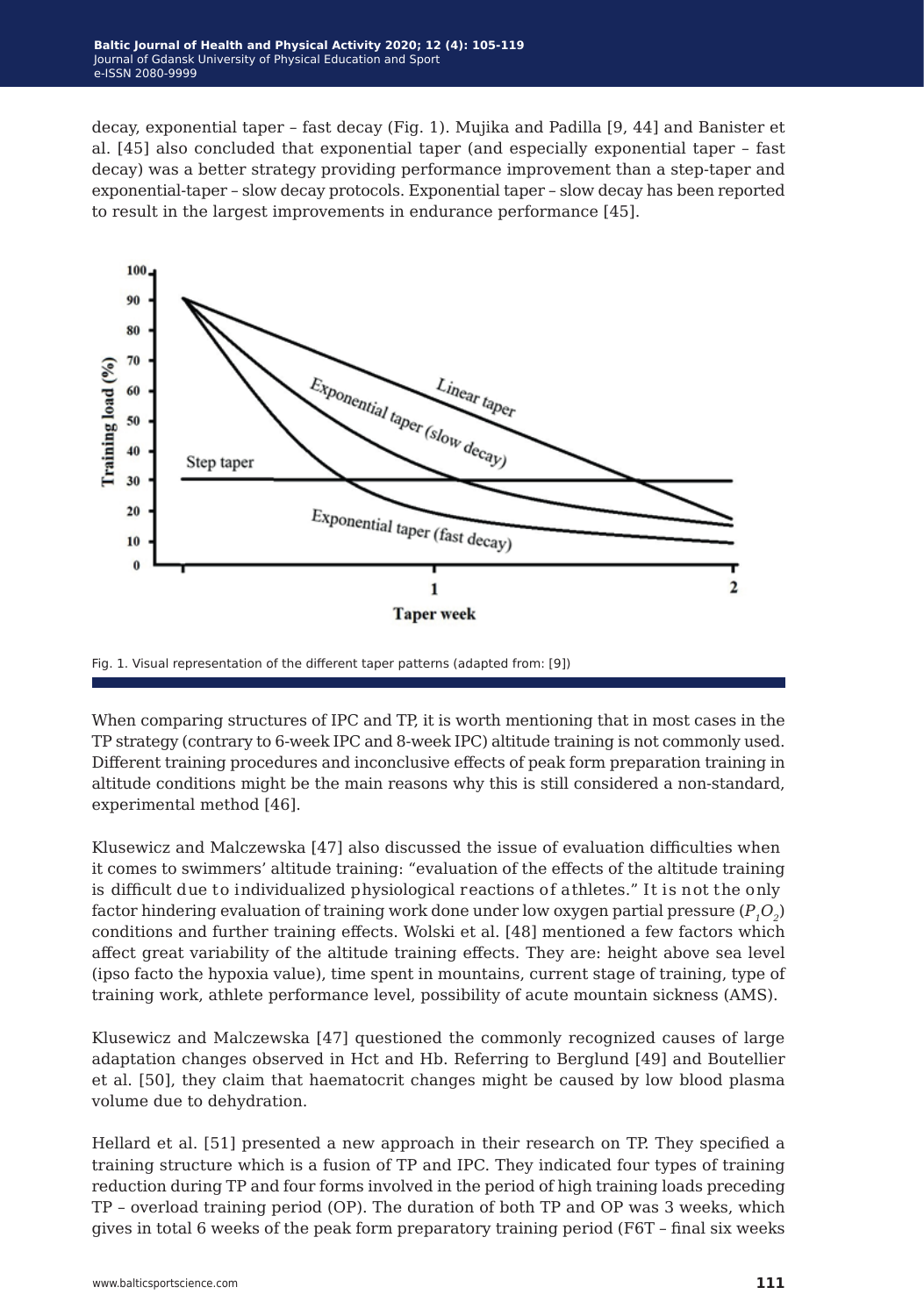of training) (Fig. 2) Discussion of the effects of several F6T forms showed that the most effective one it is F6T in which:

- 1) in OP the highest training volume is placed in the  $1<sup>st</sup>$  week. Then it decreases in a slow-decay exponential way;
- 2) in TP training volume decreases in a slow, close-to-a-linear way.

Many researchers have emphasized the feasible positive effects of the overload training period preceding the taper [6, 17, 22, 23, 52, 53, 54]. Although greater training volume and/ or intensity before the taper was shown to result in higher performance gains, it required a greater reduction in the training load, carried out in a longer period [22, 23, 27, 54].



Fig. 2. The most beneficial theoretically form of training volume reduction during a 6-week period preceding the main competition (adapted from [51])

### **Comparison between the IPC and TP strategies**

6-week IPC and 8-week IPC structures are very similar and include phases of: accumulation, intensification and transformation (supercompensation). There are differences in the duration of each phase and in the quantity or type of the training load. In both forms, during the first phase of accumulation, water training is mostly aerobic and versatile. It is to develop aerobic capacity through aerobic and mixed aerobic-anaerobic training [60]. It is combined with specialized strength dryland training (mostly using specific swimming equipment, such as a swimming ergometer, a resistance stretch cord, etc.). In the intensification phase, the volume of training decreases with a simultaneous increase in intensity (even to maximum values). In 6-week IPC swimmers continue their training in hypoxia, while in 8-week IPC they start training in mountains only then, with a few days of adaptation to low oxygen partial pressure conditions. In the transformation phase, the training load is substantially reduced in a rapid, step way. It is combined with body biological restoration and rest in lowland conditions. The purpose of this procedure is to reach the peak form due to the supercompensation effect. Training work is highly specified in order to shape race-specific abilities.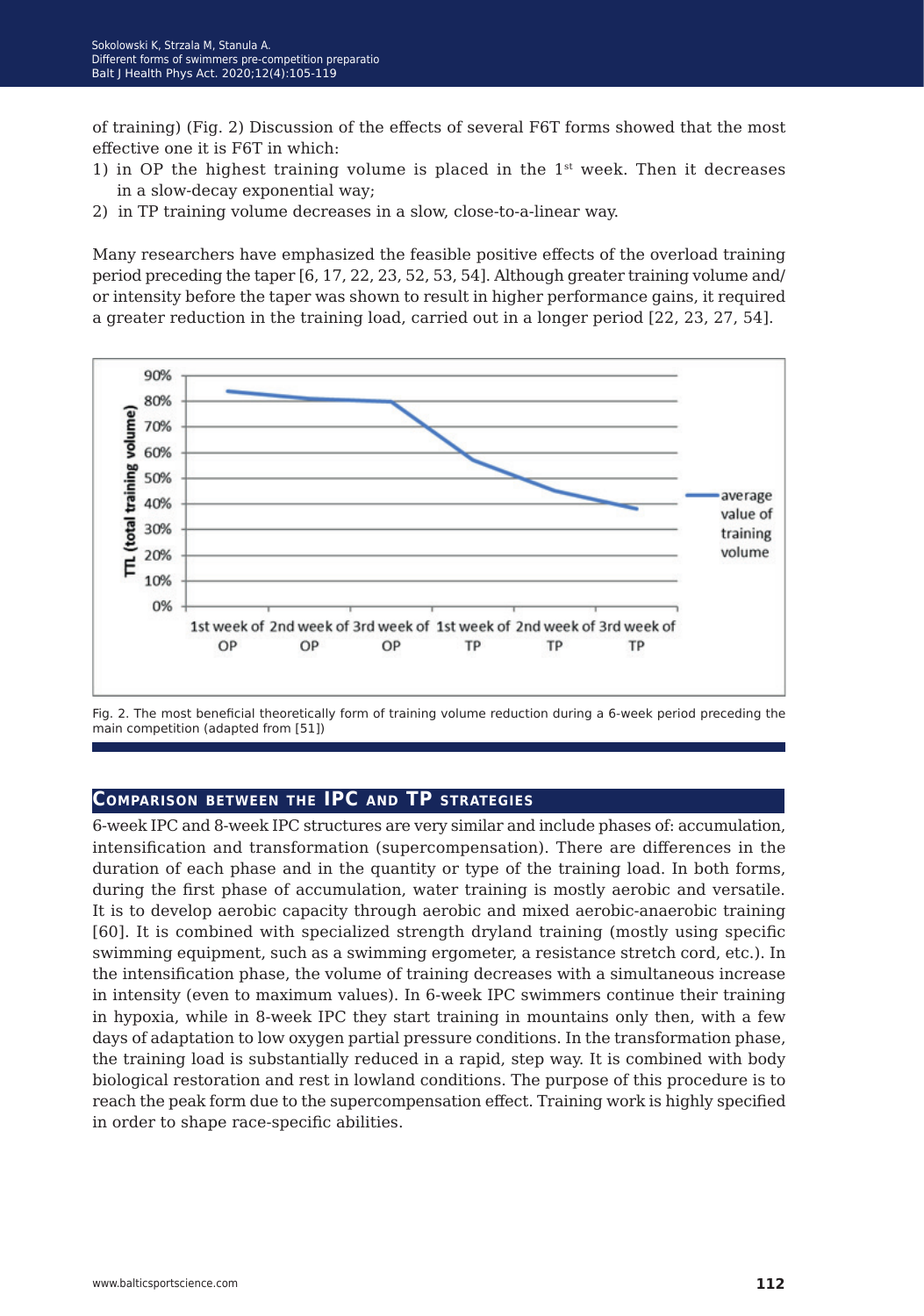|                                                                                                              | <b>IPC</b>                                                                                                      | Taper                                                                                                                                           |
|--------------------------------------------------------------------------------------------------------------|-----------------------------------------------------------------------------------------------------------------|-------------------------------------------------------------------------------------------------------------------------------------------------|
| Mechanism of peak form preparation                                                                           | Supercompensation (after preceding<br>period of overload training [2];<br>overreaching).                        | Supercompensation (almost total<br>fatique elimination) [43].                                                                                   |
| Duration                                                                                                     | Strictly established in each form of<br>IPC (6-week, 8-week, 9-week) [10,<br>11, 28].                           | From four days to five weeks [4, 6, 7].                                                                                                         |
| Phase structure                                                                                              | Phases of accumulation,<br>intensification and transformation<br>[28].                                          | Not applicable                                                                                                                                  |
| Training volume                                                                                              | Very high in accumulation phase,<br>decreases in further phases [10, 28].                                       | Reduction through entire taper<br>period in a linear, exponential slow-<br>decay, exponential fast-decay or<br>step way [9].                    |
| Training intensity                                                                                           | Reaches very high level in<br>intensification phase, sudden<br>decrease in transformation phase<br>$[10, 28]$ . | At the same level through the entire<br>taper period [6, 7, 9, 20, 37, 44, 55,<br>56, 57] or increased [58]                                     |
| Possibility of training<br>individualization for distance<br>groups and swimmer's regeneration<br>abilities. | Low - only when it comes to training<br>sets. Duration of each phase cannot<br>be changed.                      | High - training content (training<br>sets), duration of the period,<br>selection of the form of the training<br>load reduction [6, 20, 38, 59]. |

Table 1. Comparison between different forms of peak form preparation

Preparation for the main competition through TP is a training strategy different from IPC, because it is based on a more efficient mechanism of gentle training load reduction in a specific period preceding the main competition [1]. In IPC, swimmers are highly and abruptly strained with a very high training load. This process results in a rapid decrease of performance ability due to fatigue accumulation, but it is done on purpose to stimulate further substantial supercompensation. However, a rapid (step) increase in the training load involves a high risk of overtraining (and inevitably demands a long recovery period) or even of complete failure of the peak form preparation [28, 61]. Halson and Jeukendrup [62] pointed out that when the balance between the training stress and recovery is disproportionate, overreaching and possibly overtraining may develop. Flynn et al. [61] reported that, during swimmers' intense training period, there were alternations in free testosterone, total testosterone and CK, which are hormonal markers of training stress.

In both IPC and TP, the expected level of fatigue is a crucial factor, but in TP it fluctuates less. According to Zatsiorsky [63], a higher fatigue level during the main competition is the main reason for lower performance. Yamamoto et al. [64] claim that the level of expected fatigue indicators could be established through analysis of biochemical changes in organism and of blood indices. The crucial blood constituents are serum creatine phosphokinase (CPK) and blood haemoglobin concentration (Hb). It was revealed that positive changes in those indices are due to taper and contribute to better performance as well as to better psychological state. Swimmers tend to feel: "light", less fatigued. They also sleep better, which enhances the supercompensation process [37]. This effect is obtained by a gradual reduction of the training load.

Furthermore, in TP (in contrast to IPC), swimmers develop their endurance, speed, strength and flexibility abilities through a long phase of base training which precedes TP. It is assumed that the fitness level which was reached in the base training period mainly determines further performance and the peak form [37]. Hellard et al. [65] emphasized that training several weeks (i.e. 9-11) before a major competition clearly influences performance, with a positive impact of the general preparation mesocycle. Maglischo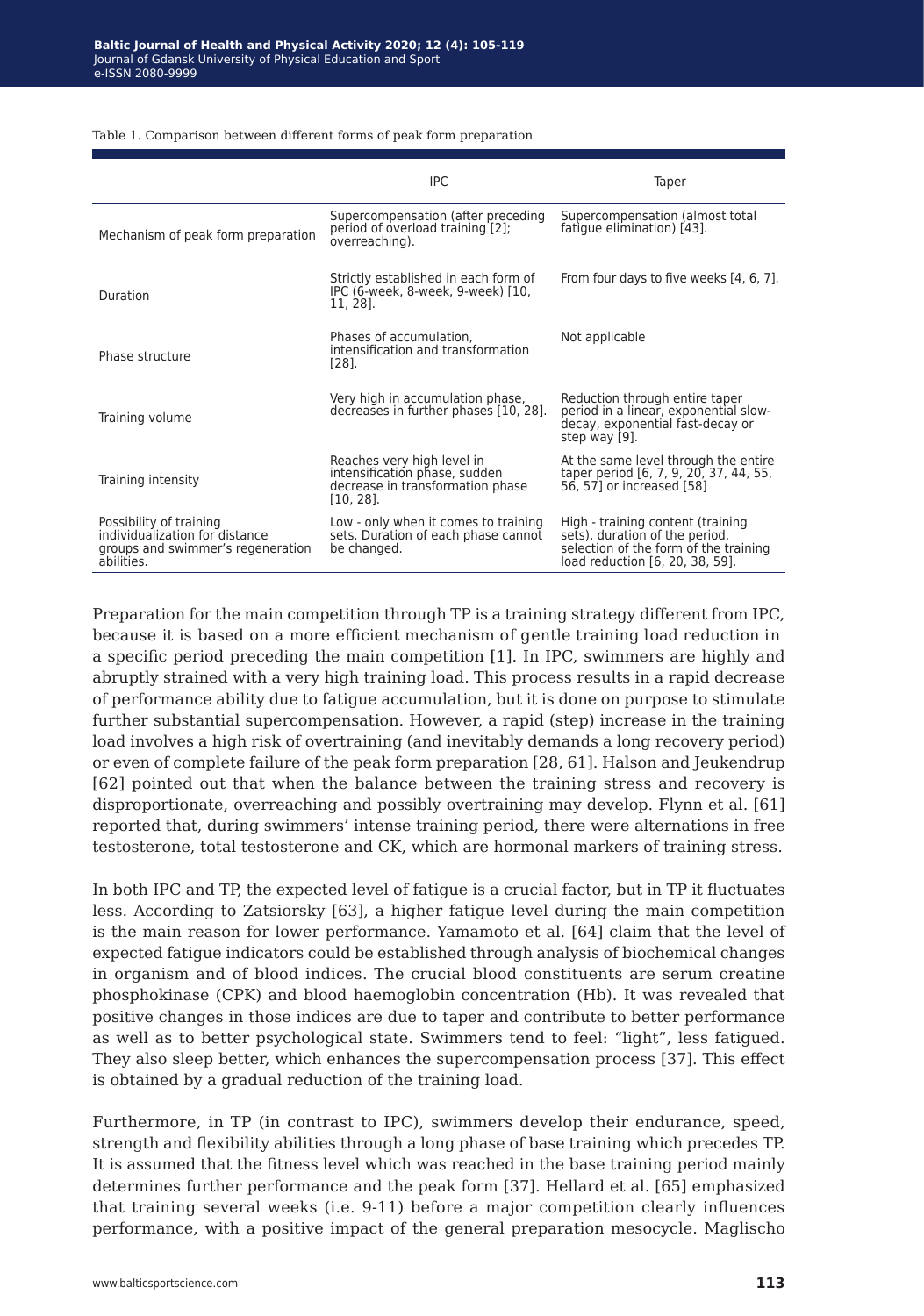[7] claims that TP should begin when endurance and speed abilities are established on a proper, high level. So TP is a rest from hard training work which was done during the previous training phase [66, 67]. In case of 6-week and 8-week IPC, the concept is different. Swimmers are strained in various ways through high training loads, which should cause high adaptation effects (a cumulative training effect). This process involves a high risk of failure, because in top-level swimmers a high increase in efficiency and fitness levels (which could lead to a much better performance) is very rare at this stage. Superiority of taper over IPC strategies comes from (*inter alia*) absence of high training volume and intensity fluctuations. Undesirable effects of using IPC strategies include overtraining, which leads to a deficiency of the feasible recovery period in face of such high training loads and fatigue accumulation [68]. In TP, this risk is maximally reduced. Analysis of 6-week and 8-week IPC showed that those risky training load fluctuations occur three times during IPC: 1) very high increase in the training volume at the beginning of the accumulation phase 2) significant training intensity reduction combined with an increase in intensity at the beginning of the intensification phase 3) high training load reduction at the beginning of the transformation phase. Platonov [10] claims that in the case of 6-week IPC, failure of peak form preparation may come from a short duration of each IPC phase, which for many swimmers is not adequate and cannot provide enough supercompensation. Couts et al. [69] compared performance changes in well-trained triathletes after either 4 weeks of overload training and 2 weeks' taper or 4 weeks of casual training and the same 2 weeks' taper. There were the same performance gains in both groups after taper. These findings suggested that a length of the taper for the overload group may not have been sufficient to allow full recovery.

In comparison to IPC, taper strategy enables greater individualization of the training process. Many authors-practitioners [6, 7, 9, 37, 44, 66, 67] recommend proper execution of taper strategy. This involves (*inter alia*) training volume, intensity and frequency. It is said that training volume should not be reduced over 41 to 60% of the pre-taper values. Intensity of training should be maintained at the pre-taper level, which – as those studies show – is very effective. Furthermore, training frequency reduction reaching 20% or less will not affect the stroke technique [6, 7, 37, 44] It should be emphasized that in contrast to the IPC strategies, in TP training load reduction is gradual, which ensures almost risk-free adaptation to changing training conditions combined with current performance improvement.

Patterns of taper duration, which are not very rigorous, allow coaches to adjust the duration of TP to specific swimmer's abilities somewhere within limits of effective range between 4 and 28 days [44]. It is particularly important in the case of training swimmers representing different distance specializations. Olbrecht [4] estimated proper time proportions between specific pre-taper training and TP itself. Distance swimmers should go through three to six weeks of specific training, including race pace sets. Afterwards, they start 4–14 days of TP. Training sprinters, coaches utilize intense specific training, which lasts one to five weeks and then 2–4-week TP. It is worth noting that both distance and sprint swimmers devote a substantial part of their training to race-specific endurance training, swimming with En-3, Sp-1 intensities [7].

In TP, different distance specializations utilize various training load reduction forms. Distance swimmers especially reduce the intensity of training, while sprinters mainly reduce the volume. Distance swimmers maintain a high level of training volume, and TP is generally short, because a longer period of decreased aerobic training could cause a drop in aerobic capacity [70, 4]. Sprinters significantly reduce their training volume, and TP is quite long (even up to 4–6 weeks) [71], which helps to enhance anaerobic power [3, 7, 12, 24, 25, 43, 59, 72, 73]. According to Trappe et al. [12], the main mechanisms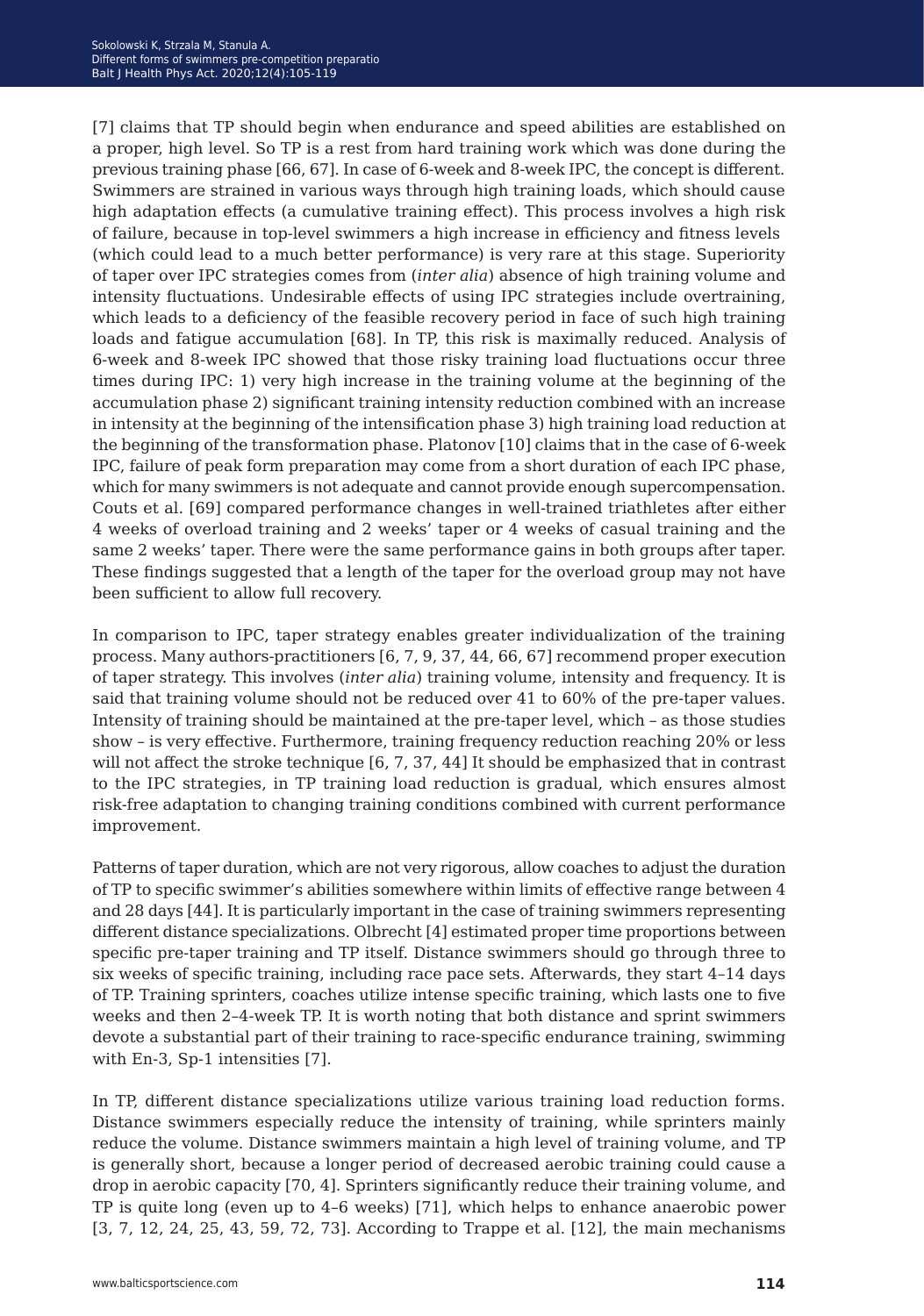responsible for enhancing muscular power are changes in single muscle fibres and their contractile properties. After taper their observed 30% increase in peak isometric force of Type IIa muscle fibres and 2.5 times larger absolute power of these fibres. Type I muscle fibres were almost unaffected by taper. It is also worth mentioning that taper has also been observed to increase distance per stroke [74].

A well-designed training period preceding the main competition is aimed at reaching the peak form, which allows swimmers to improve their performance level [37], as well as at maintaining a high fitness level during the competition period for as long as possible.

Available literature does not offer critical reports on performance gains due to IPC strategy execution in the swimmers' training program. Platonov [10] reports that at 1976 Montreal Olympic Games, swimmers from East Germany, after having 6-week IPC, made an enormous performance improvement due to high fitness level. As much as 40.3% of them beat their personal records. In addition, another 47.4% were nearly to achieve their personal best results. Platonov reported that only minor percentage of all swimmers reached their peak form at the end of competition or after them. He assumed that it could be connected with too short a transformation phase for some of the swimmers, but he has not considered another possible reasons. 8-week IPC realization resulted in even greater performance improvement among the German Democratic Republic (GDR) swimmers. He indicated that during the World Championship in Madrid in 1986 69.7% of the swimmers beat their personal records. Olympic Games in Seoul in 1988 were equally successful, because 65.6% of GDR swimmers beat their personal bests [10].

A different approach was presented by Siewierski [28], who analysed the structure of IPC executed by Polish swimmers competing at the European Championship in Budapest in 2006. Siewierski presented data on swimmers' performance gains after 9-week IPC. It is to be noted, however, that while five out of eight swimmers made performance improvements, they were rather average, between 0.2–1.7%.

The authors mentioned above could be accused of not mentioning the risk of failure due to high fatigue accumulation caused by varied training stimuli and sudden training volume and intensity changes [2]. In this regard, research by Costill et al. [74] is particularly interesting. They examined an influence of the training volume on college swimmers' performance. The research was aimed at identifying effects of redoubling the training volume for six weeks. Simultaneously, the second swimmers' group (with a similar performance level) maintained pre-experimental training loads. In the group which increased the training volume, performance at distances 50–100 yards decreased by 1.0–1.5%. But at distances of 200 yards and 3000 meters their performance was better up to 1.4–2.9%. Swimmers from the control group maintained the same performance level in races at 50 and 100 yards, but there was a significant increase in their times (1.5–2.5%) at 200 yards and 3000 meters races. The authors concluded that a temporary increase in the training volume does not affect the fitness level in a crucial way. The same effects could be achieved by executing a lower training volume. Furthermore, an increase in the training volume might be damaging for the fitness level, especially affecting power and speed abilities, and therefore sprint performance [24, 75].

In summary, the presented information allows for a conclusion that the TP strategy gives more chance of gaining performance improvement with a lower risk of failure. Mujika and Padilla [9] emphasized that "tapering strategies are usually effective at improving performance, but they do not work miracles!" They confirmed this assumption with hard data. Average improvement connected with different forms of TP was 3%, usually ranging between 0.5% and 6%. It is important to emphasize that gentle training load reduction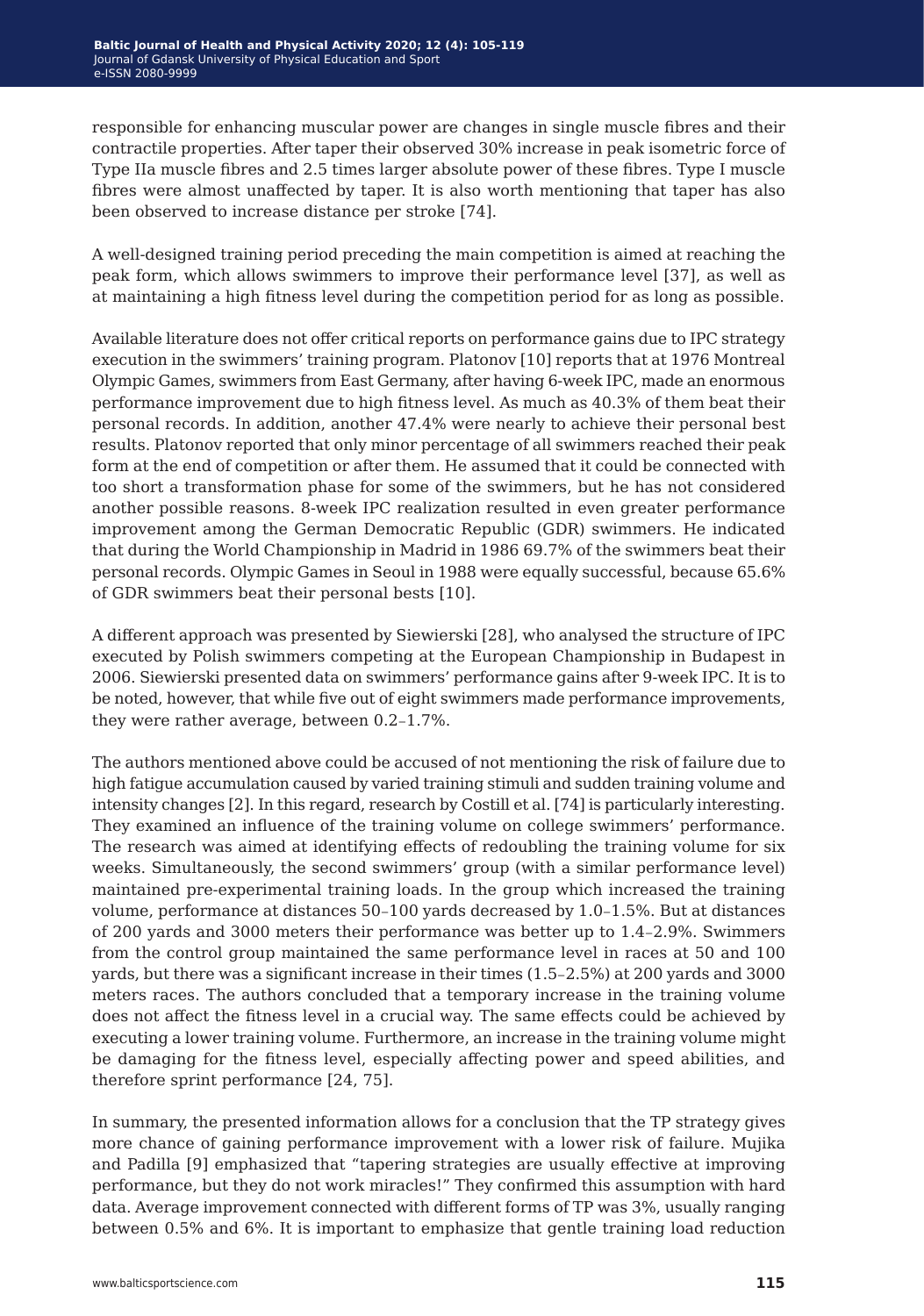during TP allows for affecting the current efficiency and fitness level without losing control over them. Research by Mujika et al. [76], who have investigated international-calibre swimmers' performance, showed that less than 40% of them swim at their season's best level at major competitions. Study of Mujika et al. [8] aimed at determining the effects of the final three weeks of training before the Sydney Olympic Games in 2000 showed that the average performance improvement amounted to  $2.18 \pm 1.50\%$ . Furthermore, the authors presented data on differences in time results, which amounted to  $1.62 \pm 0.80\%$  between the first and the fourth place. They also specified the expected performance improvements while using various TP strategies. Mujika and Padilla [9] claimed that exponential TP strategy could bring performance improvement of about 3%; however, they pointed out that the fast-decay form of exponential TP is the most effective form of TP.

## **conclusions**

Comparative analysis of literature discussing and comparing TP and IPC enables the following conclusions to be drawn.

The possibility of gaining a substantial supercompensation effect due to high training loads is the main reason for using IPC strategies [10, 28]. It is marked by intentional implementation of high training volume followed by its decrease with a simultaneous increase in training intensity, which could be seen as a reflection of the whole season's training plan [19]. In IPC, regeneration of swimmer's body after overreaching is supposed to be reached by a sudden, step decrease in the training load. The expected effect of this procedure is to gain significant performance improvement, even up to a few percent [10]. IPC is commonly implemented in 6- and 8-week forms, but 8-week IPC seems to be more effective when it comes to reaching high performance enhancement [10]. Theoretically, IPC strategy allows only for manipulating the training content, while the duration of that stage and particular phases of its structure remain unchanged. The fact that swimmers representing different distance specializations have to execute training with the same time structure is the main drawback of this strategy, and reaching the peak form before or after the main competition due to overtraining after high training loads is its most common failure. One of the main presumptions of TP indicates fatigue as a reason for a temporary low performance level. In TP, at an appropriate moment, training volume and frequency reduction is implemented together with maintaining the intensity level. From all TP forms, the exponential ones seem to have the most positive impact on performance: exponential taper-fast decay and exponential taper-slow decay. Performance gains could be up to 4%-5% [9]. It is hard to show unambiguously which one is a more effective way of reaching a high performance level [9, 44, 51]. 2-week TP with a maximum frequency decrease of 20% of pre-taper values is the most optimal [6].

TP and IPC are two different strategies for peak form preparation. In both of them, it is assumed that the physiological mechanism of supercompensation results in performance gains. Due to a lower risk of overtraining (which in IPC results in recovery period elongation) and high implemented training load individualization, TP ensures the greatest possibility of reaching the peak form at a desirable moment among all methods. It could be due to the relative novelty of the TP method.

## **practical applications**

Coaches of fully developed, senior swimmers are recommended to choose the exponential tapering methods of peak form preparation. Swimmers' distance specialization, sex, age, level of regeneration abilities should be taken into consideration during the taper phase planning.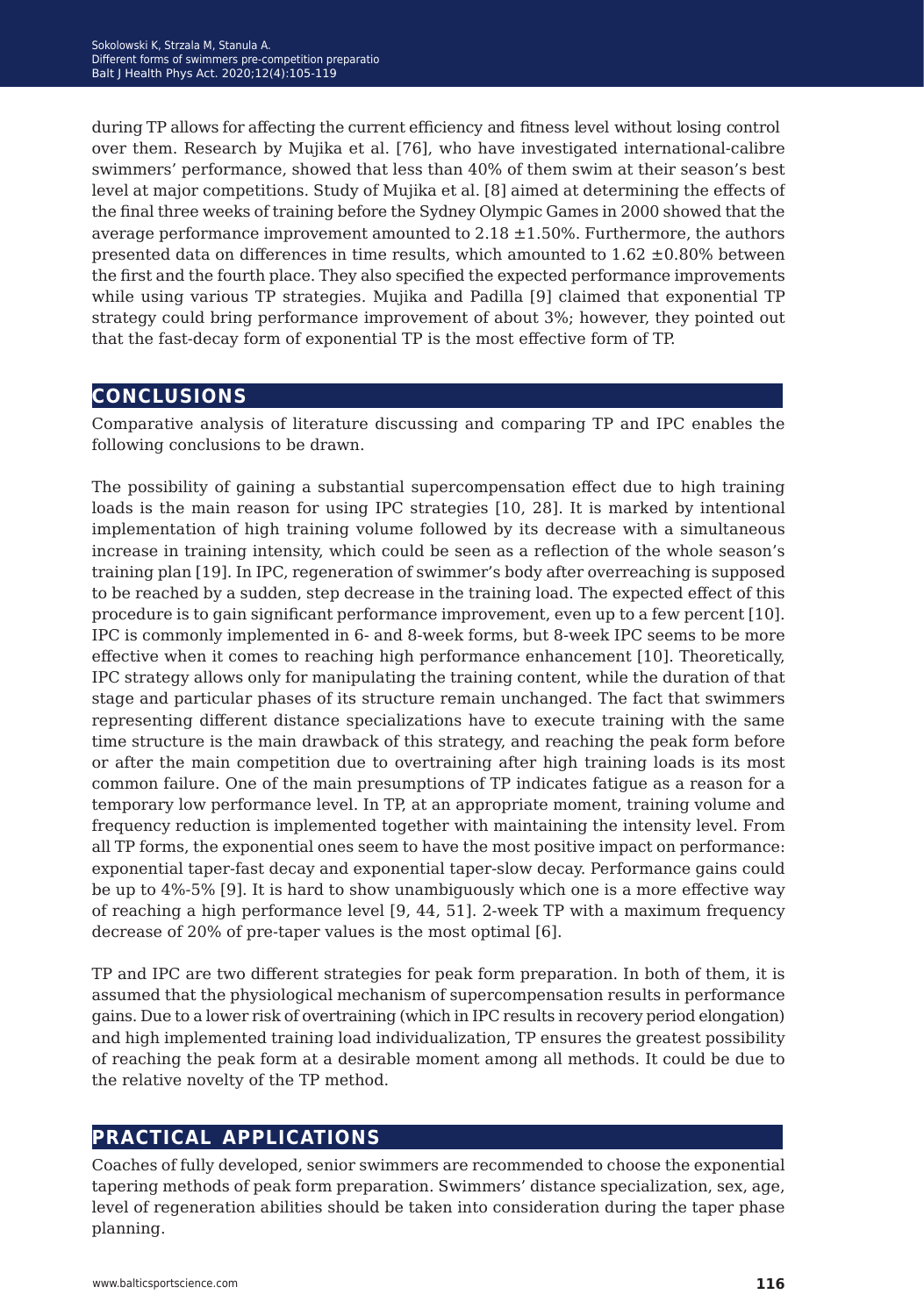## **references**

- [1] Bompa TO, Haff GG. Periodization: Theory and methodology of training. 5th ed. Champaign, IL: Human Kinetics; 2009.
- [2] Raglin JS, Koceja DM, Stager JM, Harms CA. Mood, neuromuscular function, and performance during training in female swimmers. Med Sci Sports Exerc. 1996;28(3):372-377. [https://doi.org/10.1249/00005768-199603000-00013](https://doi.org/10.1249/00005768-199603000-00013 )
- [3] Papoti M, Martins LE, Cunha SA, Zagatto AM, Gobatto CA. Effects of taper on swimming force and swimmer performance after an experimental ten-week training program. J Strength Con Res. 2007;21(2):538-542. https://doi. org/10.1519/00124278-200705000-00043
- [4] Olbrecht J. The Science of Winning. Planning, Periodizing and Optimizing Swim Training: F&G Partners; 2000.
- [5] Skorski S, Mujika I, Bosquet L, Meeusen R, Coutts AJ, Meyer T. The Temporal Relationship Between Exercise, Recovery Processes, and Changes in Performance. Int J Sport Physiol. 2019;14(8):1015-1021. https://doi.org/10.1123/ ijspp.2018-0668
- [6] Bosquet L, Montpetit J, Arvisais D, Mujika I. Effects of tapering performance: a meta-analysis. Med Sci Sports Exerc. 2007;39(8):1358-1365.<https://doi.org/10.1249/mss.0b013e31806010e0>
- [7] Maglischo EW. Swimming fastest. Champaign, IL; Human Kinetics; 2003.
- [8] Mujika I, Padilla S, Pyne D. Swimming performance changes during the final 3 weeks of training leading to the Sydney 2000 Olympic Games. Int J Sports Med. 2002; 23(08):582-587.
- [9] Mujika I, Padilla S. Scientific bases for precompetition tapering strategies. Med Sci Sports Exerc. 2003;35(7):1182- 1187. <https://doi.org/10.1249/01.MSS.0000074448.73931.11>
- [10] Platonow VN. Trening wyczynowy w pływaniu. Struktura i programy [High-performance swimming training. Structure and programs]. Warszawa: Centralny Ośrodek Sportu; 1997. Polish.
- [11] Platonov VN. Periodization of sports training. General theory and its practical application.2013.
- [12] Trappe S, Costill D, Thomas R. Effect of swim taper on whole muscle and single muscle fiber contractile properties. Med Sci Sports Exerc. 2001;33(1):48-56.<https://doi.org/10.1097/00005768-200101000-00009>
- [13] Issurin V. Block periodization versus traditional training theory: a review. J Sports Med Phys Fitness. 2008; 48(1):65.
- [14] [Lewin G. Swimming sport. A textbook for trainers, tutor and sports teacher. Berlin: Sportverlag; 1970.](Lewin G. Swimming sport. A textbook for trainers, tutor and sports teacher. Berlin: Sportverlag; 197)
- [15] Perkowski K. Basic terms in training terminology In: Bartkowiak E. Swimming. Pływanie. Program szkolenia dzieci i młodzieży [Training program for children and youth]. Warszawa: Centralny Ośrodek Sportu; 1997. Polish.
- [16] Kuipers H. Traini[ng](Kuipers H. Training and overtraining. Med Sci Sports Exerc. 1998;30:1137-1139.  17. Aubry A, Hausswi) and overtraining. Med Sci Sports Exerc. 1998;30:1137-1139. https://doi.org/10.1097/00005768- 199807000-00018
- [17] [Aubry A, Hausswirth C, Julien L, Coutts AJ, Le Meur Y. Functional overreaching: the key to peak performance during](Kuipers H. Training and overtraining. Med Sci Sports Exerc. 1998;30:1137-1139.  17. Aubry A, Hausswi)  the taper? Med Sci Sports Exerc. 2014;46(9):1769-1777. https://doi.org/10.1249/MSS.0000000000000301
- [18] Gibala MJ, MacDougall JD, Sale DG. The effects of tapering on strength performance in trained athletes. Int J Sports Med. 1994;15(08):492-497. https://doi.org/10.1055/s-2007-1021093
- [19] González-Boto R, Salguero A, Tuero C, González-Gallego J, Márquez S. Monitoring the effects of training load changes on stress and recovery in swimmers. J Physiol Biochem. 2008;64(1):19-26.<https://doi.org/10.1007/BF03168231>
- [20] Neary JP, Martin TP, Reid DC, Burnham R, Quinney HA. The effects of a reduced exercise duration taper programme on performance and muscle enzymes of endurance cyclists. Eur J Appl Physiol. 1992;65(1):30-36. https://doi.org/10.1007/ BF01466271
- [21] Thomas L, Mujika I, Busso T. Computer simulations assessing the potential performance benefit of a final increase in training during pre-event taper. J Strength Con Res. 2009;23(6):1729-1736. https://doi.org/10.1519/ JSC.0b013e3181b3dfa1
- [22] Avalos M, Hellard P, Chatard JC. Modeling the training-performance relationship using a mixed model in elite swimmers. Med Sci Sports Exerc. 2003;35(5):838.<https://doi.org/10.1249/01.MSS.0000065004.05033.42>
- [23] Thomas L, Busso T. A theoretical study of taper characteristics to optimize performance. Med Sci Sports Exerc. 2005;37(9):1615-1621.<https://doi.org/10.1249/01.mss.0000177461.94156.4b>
- [24] Costill DL, King DS, Thomas R, Hargreaves M. Effects of reduced training on muscular power in swimmers. Phys Sportsmed.1985;13(2):94-101. <https://doi.org/10.1080/00913847.1985.11708748>
- [25] Johns RA, Houmard JA, Kobe RW, Hortobágyi T, Bruno NJ, Wells JM, Shinebarger MH. Effects of taper on swim power, stroke distance, and performance. Med Sci Sports Exerc. 1992;24(10):1141-1146. https://doi.org/10.1249/00005768- 199210000-00012
- [26] Urhausen A, Kindermann W. Diagnosis of overtraining: what tools do we have? Sports Med. 2002;32(2):95-102.
- [27] Busso T. Variable dose-response relationship between exercise training and performance. Med Sci Sports Exerc. 2003;35(7):1188-1195.<https://doi.org/10.1249/01.MSS.0000074465.13621.37>
- [28] Siewierski M. Volume and structure of training loads of top swimmers in direct starting preparation phase for main competition. Pol J Sport Tourism. 2010;17(4).
- [29] Issurin V. Principles and Basics of Advanced Athletic Training. Michingan; USA, Ultimate Athlete Concept; 2008.
- [30] Matveyev LP. Fundamentals of sports training. Moscow; Physical Culture and Sport; 1977.
- [31] Platonov VN. The basis of Modern training process periodization in high-performance athletes for year preparation. Research Yearbook. National University of Ukraine on Physical Education and Sport. 2006;12(2):176-180.
- [32] Platonov VN. Adaptacja w sporcie [Adaptation in sport]. Warszawa: Resortowe Centrum metodyczno-Szkoleniowe Kultury Fizycznej i Sportu; 1990. Polish.
- [33] Costill DL, Flynn MG, Kirwan JP, et al. Effects of repeated days of intensified training on muscle glycogen and swimming performance. Med Sci Sports Exerc. 1988;20(3):249-254.<https://doi.org/10.1249/00005768-198806000-00006>
- [34] Kirwan JP, Costill DL, Flynn MG, et al. Physiological responses to successive days of intense training in competitive swimmers. Med Sci Sports Exerc. 1988;20(3):255-259. <https://doi.org/10.1249/00005768-198806000-00007>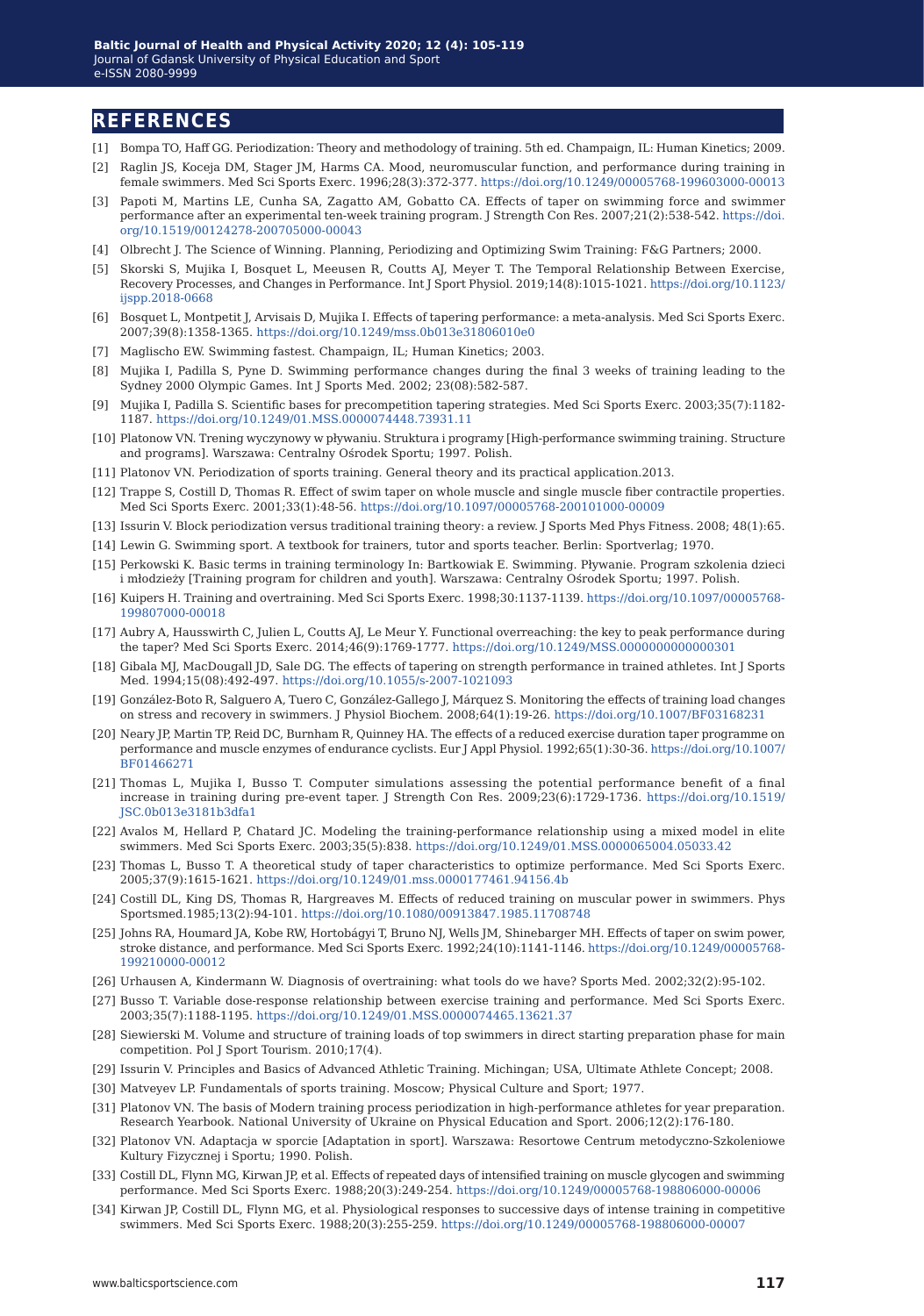- [35] Pyne DB, Mujika I, Reilly T. Peaking for optimal performance: Research limitations and future directions. J Sports Sci. 2009;27(3):195-202. <https://doi.org/10.1080/02640410802509136>
- [36] Colwin CM. Breakthrough Swimming. Stroke Mechanics, Training Methods, Racing Techniques. Champaign, IL: Human Kinetics; 2002.
- [37] Mujika I, Padilla S, Pyne D, Busso T. Physiological changes associated with the pre-event taper in athletes. Sports Med. 2004;34(13):891-927.<https://doi.org/10.2165/00007256-200434130-00003>
- [38] Bishop D, Edge J. The effects of a 10-day taper on repeated-sprint performance in females. J Sci Med Sport. 2005;8(2):200-209. [https://doi.org/10.1016/S1440-2440\(05\)80011-8](https://doi.org/10.1016/S1440-2440(05)80011-8)
- [39] Houmard JA, Costill DL, Mitchell JB, Park SH, Hickner RC, Roemmich JN. Reduced training maintains performance in distance runners. Int J Sports Med. 1990;11(01):46-52. <https://doi.org/10.1055/s-2007-1024761>
- [40] Houmard JA. Impact of reduced training on performance in endurance athletes. Sports Med. 1991;12(5):380-393. <https://doi.org/10.2165/00007256-199112060-00004>
- [41] Neufer PD. The effect of detraining and reduced training on the physiological adaptations to aerobic exercise training. Sports Med. 1989;8:302-320. <https://doi.org/10.2165/00007256-198908050-00004>
- [42] Shepley B, MacDougall JD, Cipriano N, Sutton JR, Tarnopolsky MA, Coates G. Physiological effects of tapering in highly trained athletes. J Appl Psychol. 1992;72(2):706-711.<https://doi.org/10.1152/jappl.1992.72.2.706>
- [43] Trinity JD, Pahnke MD, Sterkel JA, Coyle EF. Maximal power and performance during a swim taper. Int J Sports Med. 2008;29(06):500-506.<https://doi.org/10.1055/s-2007-965784>
- [44] Mujika I, Padilla S. Detraining and loss of training induced physiological and performance adaptations: part I: short term insufficient stimulus. Sports Med. 2000;30(2):79-87. [https://doi.org/10.2165/00007256-200030020-0000]( https://doi.org/10.2165/00007256-200030020-0000)
- [45] Banister EW, Carter JB, Zarkadas PC. Training theory and taper: validation in triathlon athletes. Eur J Appl Physiol. 1999;79:182-191. <https://doi.org/10.1007/s004210050493>
- [46] Strzala M, Ostrowski A, Szygula Z. Altitude training and its influence on physical endurance in swimmers. J Hum Kinet. 2011;28:91-105. <https://doi.org/10.2478/v10078-011-0026-9>
- [47] Klusewicz A, Malczewska J. Zmiany morfologii krwi i zdolności wysiłkowej pływaków pod wpływem treningu na średniej wysokości [Blood count and swimmers exercise capacity changes altered by medium-height training]. Sport Wyczynowy. 1999;(7-8):68-75. Polish.
- [48] Wolski LA, McKenzie DC, Wenger HA. Altitude training for improvements in sea level performance. Is there scientific evidence of benefit? Sports Med. 1996;22(4):251-263. <https://doi.org/10.2165/00007256-199622040-00004>
- [49] Berglund B. High altitude training: aspects of haematological adaptation. Sports Med. 1992;14(2):289-303. https:// doi.org/10.2165/00007256-199214050-00002
- [50] Boutellier U, Deriaz O, Di Prampero PE, Cerretelli P. Aerobic performance at altitude: Effects of acclimatization and hematocrit with reference to training. Int J Sports Med. 1990;11(S 1):21-26. [https://doi.org/10.1055/s-2007-1024849](https://doi.org/10.1055/s-2007-1024849 )
- [51] Hellard P, Avalos M, Hausswirth C, Pyne D, Toussaint JF, Mujika I. Identifying optimal overload and taper in elite swimmers over time. J Sports Sci Med. 2013;12(4):668-678.
- [52] Chatard JC, Mujika I. Training load and performance in swimming. In: Biomechanics and medicine in swimming VIII, Jyväskylä, Finland; 1999, 429-434.
- [53] Le Meur Y, Pichon A, Schaal K, et al. Evidence of parasympathetic hyperactivity in functionally overreached athletes. Med Sci Sports Exerc. 2013;45(11):2061-2071. <https://doi.org/10.1097/00005768-199807000-00018>
- [54] Thomas L, Mujika I, Busso T. A model study of optimal training reduction during pre-event taper in elite swimmers. J Sports Sci. 2008;26(6):643-652.<https://doi.org/10.1080/02640410701716782>
- [55] Houmard JA, Scott BK, Justice CL, Chenier TC. The effects of taper on performance in distance runners. Med Sci Sports Exerc. 1994;26(5):624-631. <https://doi.org/10.1249/00005768-199405000-00016>
- [56] Izquierdo M, Ibañez J, Gonzalez-Badillo JJ, Ratamess NA, Kraemer WJ, Häkkinen K. et al. Detraining and tapering effects on hormonal responses and strength performance. J Strength Con Res. 2007;21(3):768-775. https://doi. org/10.1519/R-21136.1
- [57] Murach K, Bagley J. Less is more: the physiological basis for tapering in endurance, strength, and power athletes. Sports. 2015;3(3):209-218. <https://doi.org/10.3390/sports3030209>
- [58] Trinity JD, Pahnke MD, Reese EC, Coyle EF. Maximal mechanical power during a taper in elite swimmers. Med Sci Sports Exerc. 2006;38(9):1643-1649. <https://doi.org/10.1249/01.mss.0000229104.39145.6b>
- [59] Houmard JA, Johns RA. Effects of taper on swim performance. Sports Med. 1994;17(4):224-232. https://doi. org/10.2165/00007256-199417040-00003 [4](https://doi.org/10.2165/00007256-199112060-00004)
- [60] Zaporozanow W, Sozanski H. Bezpośrednie przygotowanie do głównych startów [Immediate preparation for main competition]. In: Platonov VN, Sozanski H (ed.) Optimization of sports training structure. Warszawa: Resortowe Centrum Metodyczno-Szkoleniowe Kultury Fizycznej i Sportu; 1991; 240-252. Polish.
- [61] Flynn MG, Pizza FX, Boone JB, Andres FF, Michaud TA, Rodriguez-Zayas JR. Indices of training stress during competitive running and swimming seasons. Int J Sports Med. 1994;15(01):21-26. <https://doi.org/10.1055/s-2007-1021014>
- [62] Halson SL, Jeukendrup AE. Does overtraining exist? Sports Med. 2004;34(14):967-981. https://doi. org/10.2165/00007256-200434140-00003
- [63] Zatsiorsky VM. Science and Practice of Strength Training. Champaign: Human Kinetics; 2006.
- [64] Yamamoto Y, Mutoh Y, Miyashita M. Hematological and biochemical indices during the tapering period of competitive swimmers. In: BE Ungerechts, K Wilke & K Reischle (ed.) Swimming Science V. Champaign, IL: Human Kinetics Books, 1988, 17, 244-249.
- [65] Hellard P, Scordia C, Avalos M, et al. Modelling of optimal training load patterns during the 11 weeks preceding major competition in elite swimmers. Appl Physiol Nutr Metab. 2017;42(10):1106-1117. https://doi.org/10.1139/ apnm-2017-0180
- [66] Mujika I, Busso T, Lacoste L, Barale F, Geyssant A, Chatard JC. Modeled responses to training and taper in competitive swimmers. Med Sci Sports Exerc. 1996;28(2):251-258. <https://doi.org/10.1097/00005768-199602000-00015>